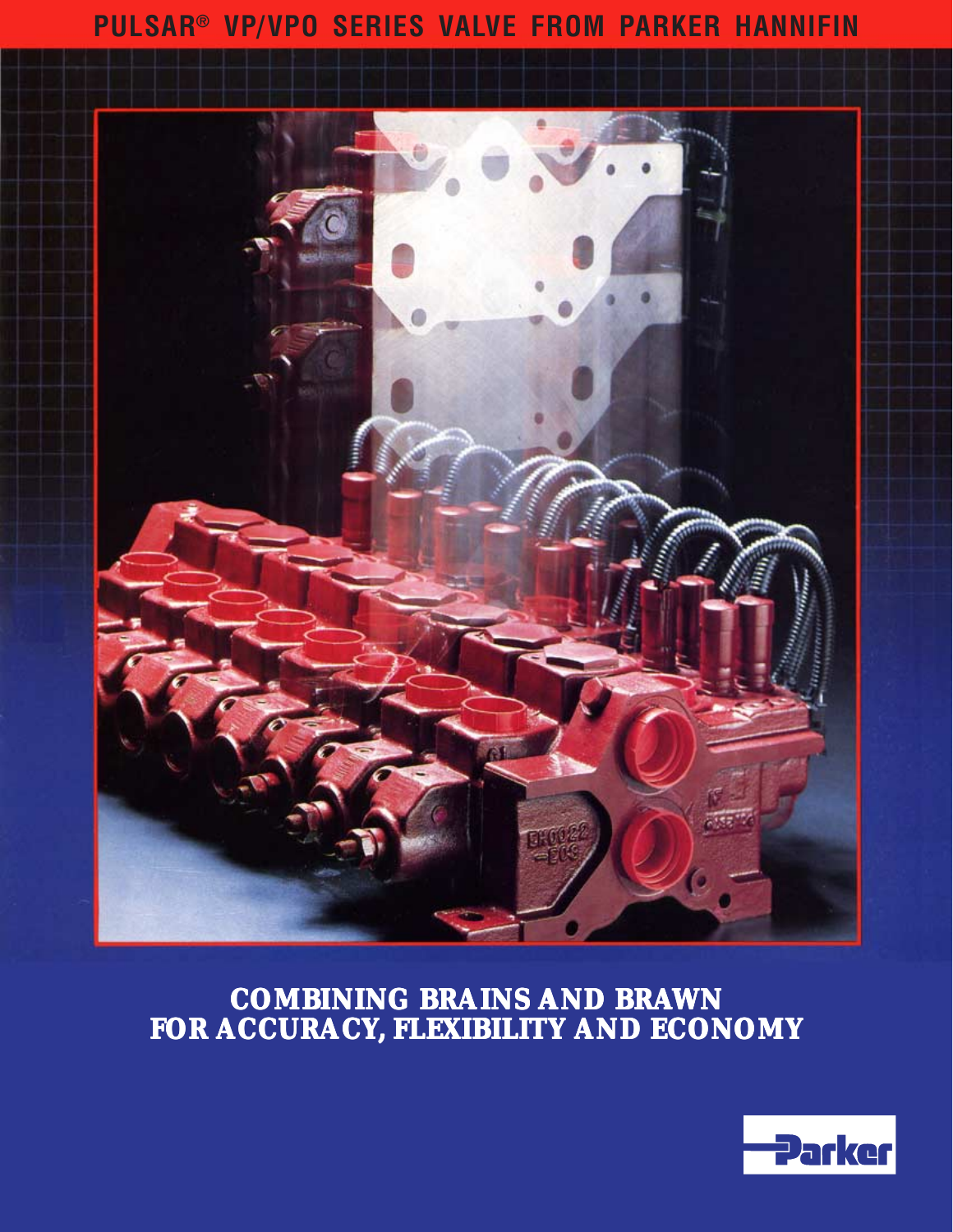# **HIGH ACCURACY, LOW COST<br>MAKE THE PULSAR® VP/VPO<br>SERIES YOUR VALVE OF CHOICE**





**Digital pilot stage dramatically lowers** both hysteresis and cost.

If you're looking for a way to enhance your products' performance without increasing your costs, here's the solution: the Pulsar  $\circledcirc$ VP/VPO Series Proportional control valve from Parker Hannifin Corporation.

This three-position, four-way sectional valve is the only one to offer you all the benefits of digital design  $\frac{1}{x}$  plus unprecedented applications flexibility.

#### ACCURACY APPROACHING A SERVO VALVE...

The Pulsar<sup>®</sup> VP/VPO Series delivers low hysteresis... which makes it the only proportional valve to offer you accuracy approaching that of a servo valve.

We back that accuracy up with a control<br>bandwidth exceeding 40%, to make its operation even more precise.

The reason: digital control with microprocessor compatibility.

The result: predictable, accurate performance for your end users.



**Precise Control** 

#### ... AT A PRICE BELOW **CONVENTIONAL PROPORTIONAL VALVES**

Digital technology lets us offer you this level of performance for far less than you'd pay for servos or conventional proportional valves.

That's because a digital approach is inherently less expensive than analog: It's simpler, employs fewer parts, and is less expensive to manufacture.

Pulsar VP/VPO Series valves are stackable, accommodating up to nine sections, each with interchangeable sections, each with interchangeable<br>spools and flow ranges of 2.5 to 40 gpm<br>(9,5 to 151 L/min). Their solenoid<br>cartridges and pilot filters are field replaceable. Maximum coil current draw is just 0.43 amps.

All of which means they will continue saving you (and your customers) money, in terms of lower installation, maintenance and energy costs, and reduced inventory requirements.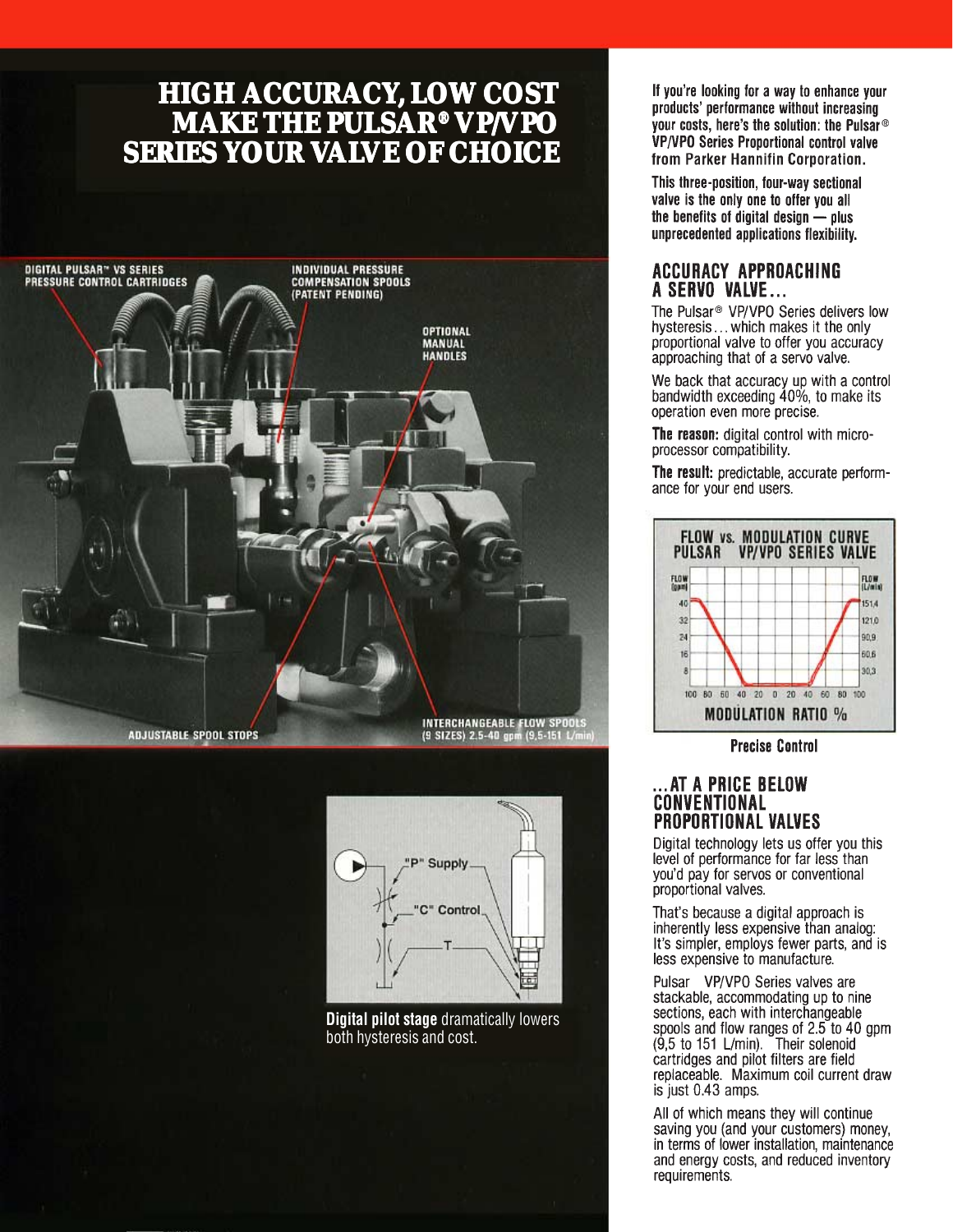

Pilot oil operation is achievable simply by installing optional fittings into standard bodies in place of the Pulsar solenoid cartridges.



Simply switch inlets to change a stack from a load-sense to open-center application.



Fully interchangeable spools\* permit offthe-shelf changes of spools and flows from 2.5 to 40 gpm (9,5 to 151 L/min). \*VP spools cannot be used in VPO work segments and VPO spools cannot be used in VP work segments.



Closed 4-way, 3-position spool provides proportional control in each direction, typically for double-acting cylinders.



Restricted open 4-way, 3-position spool<br>provides proportional, bi-directional flow control. Permits free actuator movement in neutral, but restricts flow to 1 gpm (3,8 L/min) at a 100 psi (7,0 bar) drop.



Closed 3-way, 3-position spool provides proportional, bi-directional control of singleacting cylinders. Spool is sized for flow force compensation at high pressure drops.



Open (motor) 4-way, 3-position spool provides proportional, bi-directional flow control. Permits free actuator movement in neutral.



Individual pressure limiters limit the supply pressure to the section to a setting less than the system relief pressure, thereby protecting motors and cylinders.



**Manual override is standard, provides the** user with a direct mechanical link to the main spool.



Patented individual pressure compensation<br>is standard on all Pulsar VP/VPO Series sections - particularly useful when many functions will operate simultaneously.

## **WORKPORT OPTIONS**



**Relief valve** Closed 4-way, 3-position



Relief with anti-cavitation Closed 4-way, 3-position



Anti-cavitation check Closed 4-way, 3-position



**Eloat segment** Closed 4-way, 3-position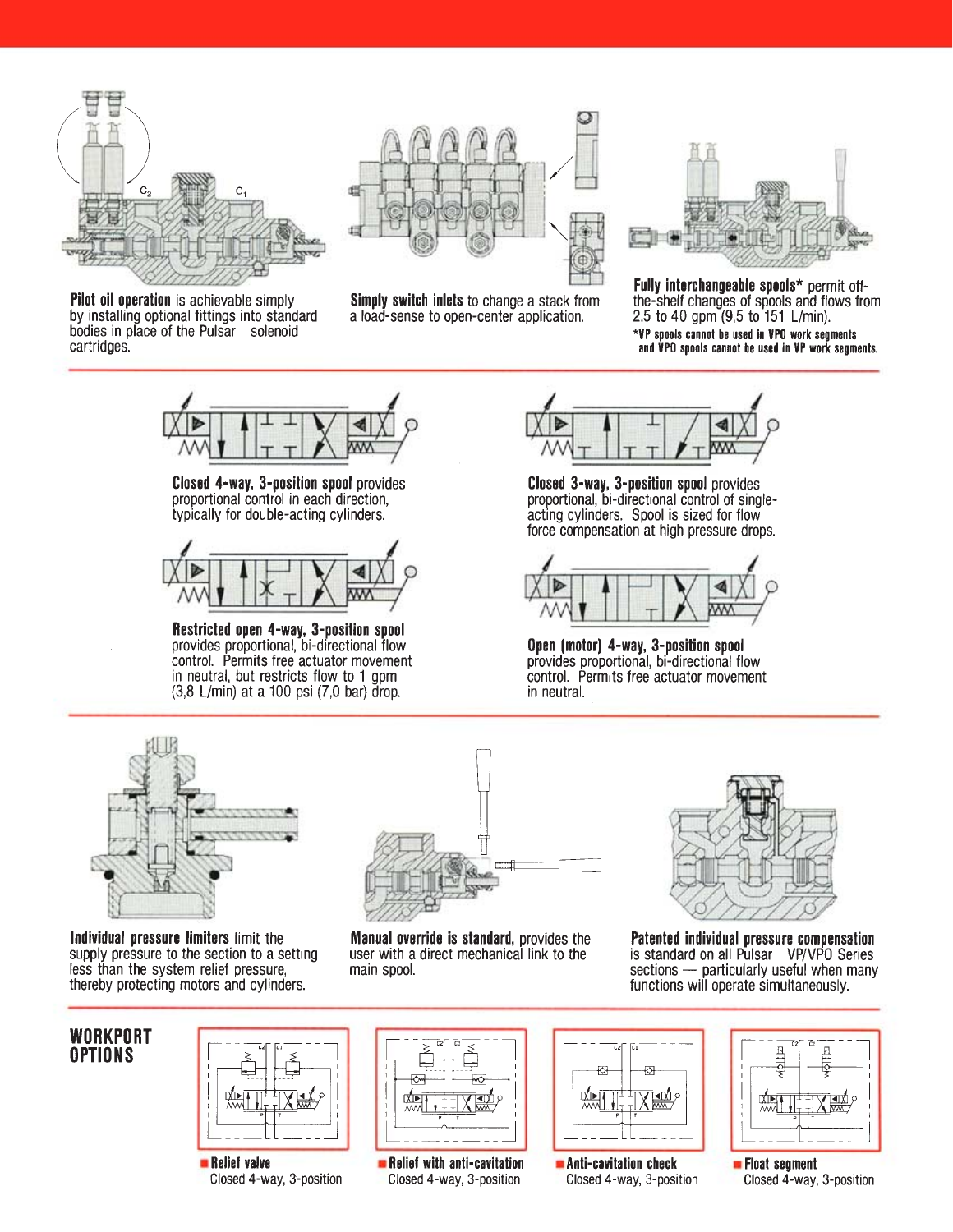

## **VP/VPO VALVE SPECIFICATIONS**

| Operating Pressure - Pressure supply port 4000 psi (280,0 bar)<br>$\sim 10^{-1}$ | $(9,5, 13, 19, 26, 38, 53, 76, 106, 8, 151$ L/min)<br>2-position, 4-way/open or closed work ports $(P \rightarrow C1, C2 \rightarrow T)$<br>3-position, 3-way/open or closed work ports $(P \rightarrow C1 \& C1 \rightarrow T)$<br>3-position, 4-way/open or closed work ports |
|----------------------------------------------------------------------------------|---------------------------------------------------------------------------------------------------------------------------------------------------------------------------------------------------------------------------------------------------------------------------------|
|                                                                                  | 150 cc/minute @ 1000 psi (69,0 bar) — VP0                                                                                                                                                                                                                                       |
| 100% to 0% (high response) 60 milliseconds (typical)                             |                                                                                                                                                                                                                                                                                 |
|                                                                                  | 15 lbs. $(6,8 \text{ kg})$ (work segment) — VP; 21.5 lbs. $(9,8 \text{ kg})$ — VPO                                                                                                                                                                                              |
| <b>Standard and Marine Solenoids</b>                                             | Flying Leads (marine solenoid)                                                                                                                                                                                                                                                  |
| <b>Instrinsically Approved Solenoids</b>                                         |                                                                                                                                                                                                                                                                                 |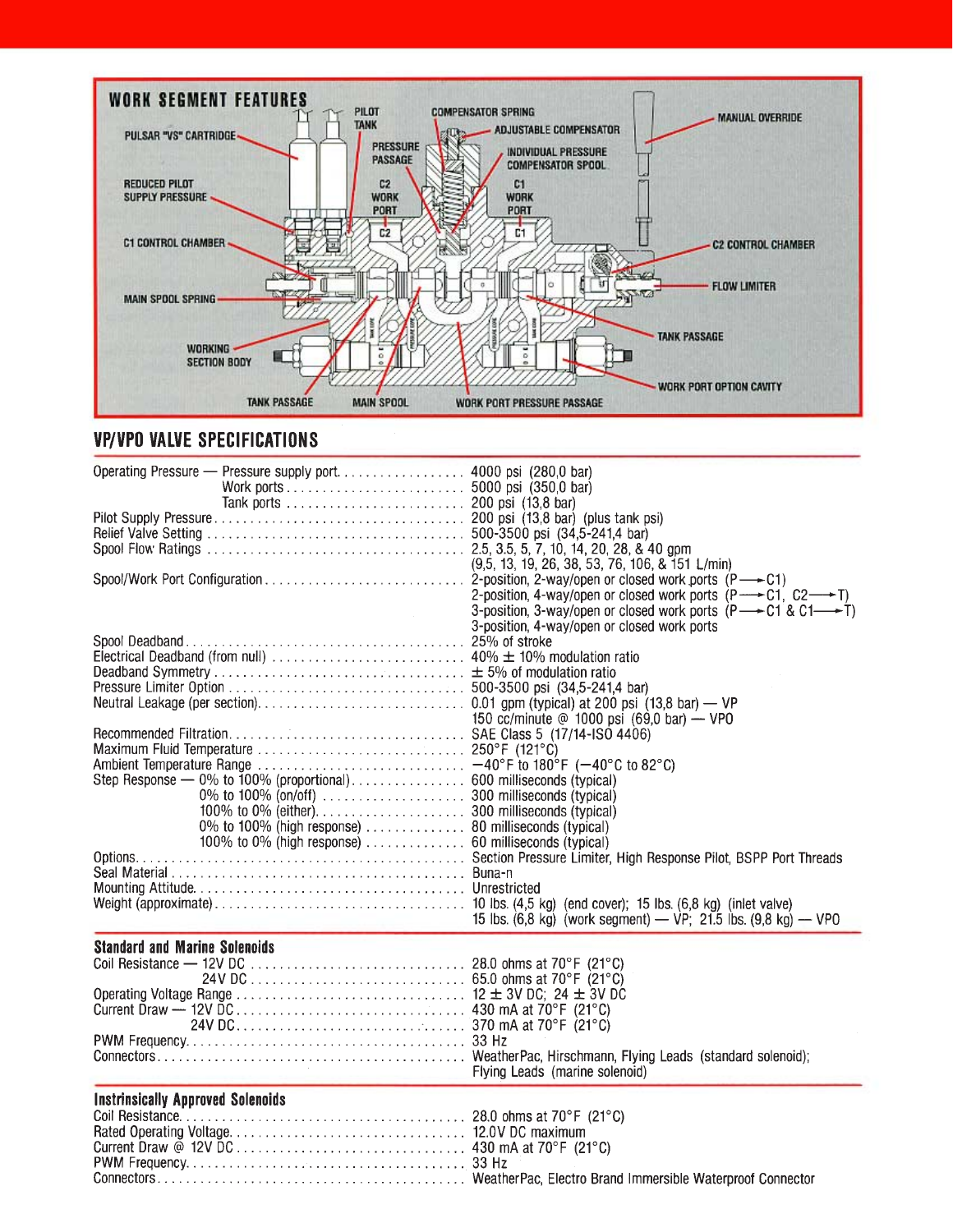





# **EXCEPTIONAL VERSATILITY**

Pulsar<sup>®</sup> VP/VPO valves offer you nine flow ratings in load-sensing, closed-center or open-center modes. And because they're individually pressure compensated, each one can provide complete control even when multiple functions are involved.

This flexibility makes them ideal for a wide range of applications, including:

- **Personnel lifts:** swing, lift, extend and drive control.
- Spreader trucks: conveyor, spinner, hoist, plow lift, angle and wing control.
- **Harvesting equipment:** reel speed, header height and auxiliary controls.
- $\blacksquare$  Material handling vehicles: boom extend. boom crowd, fork level and frame tilt control.

In fact, the VP/VPO Series' accuracy,<br>economy and flexibility make it ideal for just about any application  $-$  including your most challenging closed-loop configurations.

Take, for instance, our ability to consolidate a number of valve assemblies into a single VP/VPO stack. That makes this valve a highly efficient and cost-effective solution for such applications as salt and sand spreader control.

What's more, each stack can be tailored to perform only the number of functions initially required, and later expanded to accommodate more. Consolidated hydraulic plumbing makes such upgrades easy and inexpensive.

## **COMPREHENSIVE SAFETY FEATURES**

The Pulsar VP/VPO Series also offers you a number of important safety features.

For example, individual pressure compensation is standard, to ensure precise control even when a number of functions are being used simultaneously. Applied to a vehicle<br>like a personnel lift, this capability means you can rotate a boom at 2.5 gpm (9,5 L/min), while operating the ground drive function at 20 gpm  $(76.0 \text{ L/min})$  — with no loss in accuracy.

Another example: Every Pulsar valve gives you unique manual override capability, with a direct mechanical link to the main spool.

Still another: Because all hydraulics are centralized in a single, contamination-resistant stack, Pulsar valves can be placed outside of a vehicle's cab for greater user safety.

### **HOW TO MAKE PULSAR YOUR VALVE OF CHOICE**

In the pages that follow, you should find just about everything you need to know<br>about the remarkable Pulsar VP/VPO Series valve.

But if you'd like to know more about what it can do for your particular application, we'd be happy to help you. Just give us a call today.